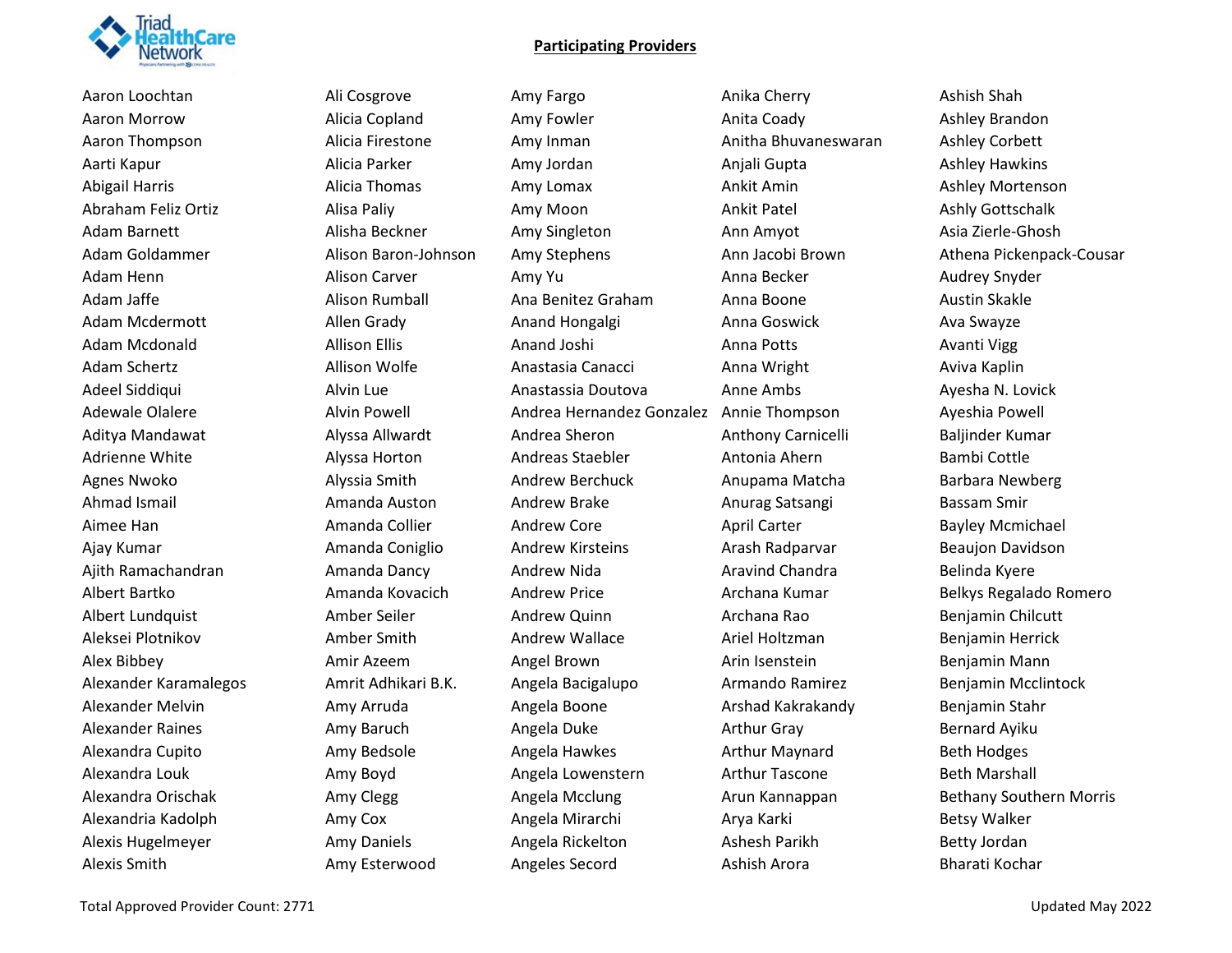Bhavinkumar Bhagat Brian Sninsky Caren Beasley Charles Fields Christopher Danford Bhupinder Multani Brian White Carey Cottle Charles Harper Christopher Dickson Bilal Lateef **Brian Zamora** Cari Mayers Charles Kober Charles Kober Christopher Dorothy Binaya Dahal **Bridgette Christopher** Carina Brown Charles Lyles Christopher End Bindubal Balan Brigitte Nguyen Carl Gessner Charles Magnant Christopher Green Birhane Kaleab **Britney Joyce** Carlos Madera Charles Ross Christopher Groat Blaine Brown Brittainy Simmons Carmen Dohmeier Charles Willis Christopher Mattern Blair Wendlandt **Brittany Hall-Potvin** Carmen Gonzalez Charlesetta Sterling Christopher Mcalhany Blaire Harder **Brittany Mcintyre** Carol Webb Charley Cummings Christopher Newman Bradley Bowen **Brittany Miller** Carole Hall Charlie Pickens Christopher Rice Bradley Icard **Brittany Turbeville** Caroline Mcbane Chelsea Connor Christopher Street Bradley King The Brittany Wurst Caroline Neill Chere Gregory Christopher Weaver Bradley Strother **Brittney Parsons** Caroline Prochnau Cheryl Wicker Christopher White Bradley Tanner **Britton Lee Rust-Chester Carolyn Coleman** Chi Jane Ellison Christopher Winter Brahma Konda Broadus Atkins Carolyn Guilloud Chikanele Emekauwa Christopher Wrobel Brandi Ollis **Brook Amundson C Silva** Carolyn Harraway Smith Ching Tu Ching Christy Hawks Brandon Cain **Brooke Leevy-Johnson** Carolyn Hoskins Christanna Schuman Christy Hearne Brandon Ma Brooke Miller Carolyn Park Christie Leath-Warren Claire Dillingham Brandon Meyers **Brooke Shaw** Carrie Maness Christin Gusler Clanford Johnson Brenda Morrison **Brooke Stoner** Carriel Nipp Christina Gherghe Clarence Owen Brenda Sandridge **Bruce Burchette** Cassandra Heilingoetter Christina Hussami Clark Powers Brent Breedlove **Bruce Swords** Cassandra Law Christina Rama Claudia Gibbons Brent Evans **Example 20 Example 20 Example 20 Example 20 Example 20 Example 20 Example 20 Example 20 Example 20** Brian Agbor-Etang Theory Bryan Gray Catherine Metheney Christine Dale Clinton Young Brian Atkinson **Bryan Howington** Catherine Rossi Christine Hayes Cody Drake Brian Chen **Burke Thompson** Catherine Wallace Christine Lin Cody Matthews Brian Conrad Cadence Furth Celeste Cantwell Christine Mccarty Cody Taylor Brian Crenshaw **Caitlin Walker** Chad Kloefkorn Christine Mccuen Colleen Gutierrez Brian Mack Callie Goodrich Chadwick Brasington Christopher Adair Colleen Rhymer Brian Miller Cameron Lambert Chapman Mcqueen Christopher Berge Colleen Stack Brian Munley Camille Andy Charlene Scott Christopher Blackman Collier Pace

Brian Petrarca Candace Smith Charles Carver Christopher Clark Corenthian Booker

Bradley Chotiner **Brittany Schaefer** Caroline Hacker Charlotte Nche Christopher Schumann Bradley Harper **Brittany Strader** Caroline Killmon Chelsea Carlan Christopher Spongberg Brian Hagler **Caleb Parker** Chad Rund Chad Rund Christine Strader Colleen Kennedy Smith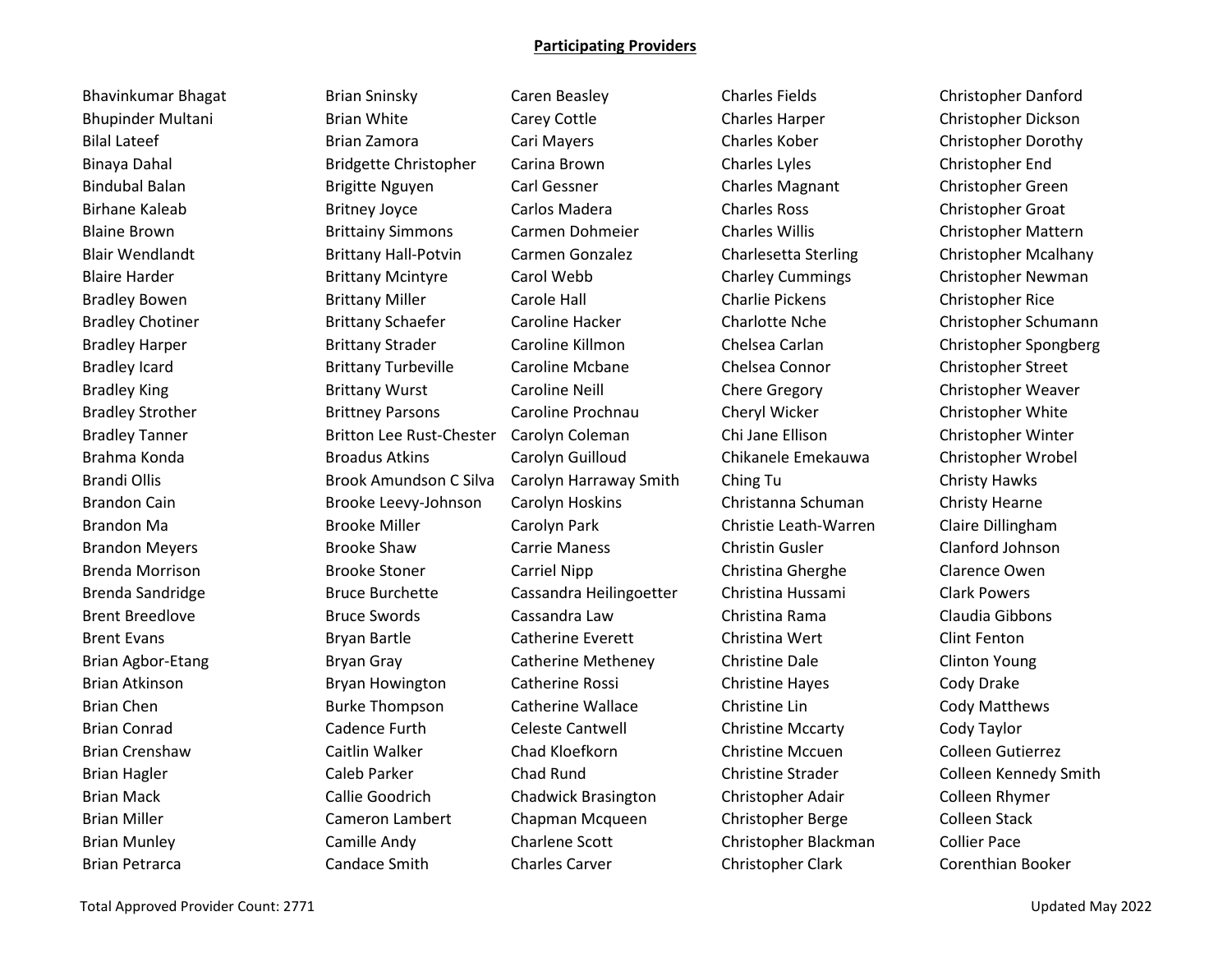Cortni Couture **Container Couture** Daniel Lo Verde **Container David Tysinger** Diana Reardon **Couture** Elizabeth Crawford Cory Bates **Calcul Cory Bates Constructs** David Williams **Cory Bates Constructs Constructs** Elizabeth Dewey Cory Nafziger Daniel Pearce David Zeyfang Diego Pabon Elizabeth Golding Costin Gherghe **Come Come Constructs** Daniel Smith Dawn Butler **Constructs Dileep Kumar** Costin Gherghe Elizabeth Mathews Courage Emokpae Daniel Teague Dawn Whitmire Dina Arceo Elizabeth Mcvey Courtney Anderson Daniel Thompson Dawood Elgergawy Dinah Ngetich Elizabeth Mumaw Courtney Crim Danielle Laliberte Dax Varkey Dobrinka Dimitrova-Koutleva Elizabeth Ouma Courtney Heard Danielle Simpson Dayna Dunn Dominic Mckinley Elizabeth Pulliam Courtney Wharton Darrell Allred Dayne Hassell Dona Hasou Elizabeth Simaan Courtney Woodall Darren Livingston Deanna Jones Donald Brescia Elizabeth Upton Creighton Vaught Darren Wohl Debby Crosley Donald Fisher Elizabeth Walsh Cristin Bradley **Canada Cristin Bradley** Dave Eichman **Deborah Dowd** Donald Hertweck **Constant Donald Hertweck** Emilee Smith Crystal Azu David Adeloye Deborah Green Donielle Zimmerman Emily Mullen Crystal Bates **Character Controller Controller Controller** Deborah Johnson **Conica Donika Patel Controller Emma Collins** Crystal Griffin **Chrystal Character Chrystal Carroll** Crystal Griffin Emma Rossi Crystal King David Dasher Deborah Opalski Donna Plyler Endia Johnson-Pitts Curtis Woods David Evans Deborah Ross Dorothy Scifres Ene Ajibola Cynthia Maerz David Fitzgerald Debra Merritt Douglas Blackman Enobong Newlin Cynthia Wesley David Girguis Deirdre Mcarthur Douglas Mcquaid Eric Austria Cynthia White **Character Contract Contractes Contractes Contractes Contractes Contractes Contractes Contractes C** Cynthia Wrape David Harding Delila Bailey-Modzik Drew Davis Eric Chen Dalton Mclean **David Jang** Dell Dembosky **Dell Dembosky** Drew Jones Eric Gill Dana Blakeney **David Jones** Dena Anderson Dena Dom Bhandari **Eric Kozlow** Dana Collins **Collins Collins David Kowalski** Denise Fisher **Colling Colling Colling Colling** Eric Lindzen Dana Haydel **Dana David Massey Comey Denise Wolfe Comey Constant Dustin Harvey Comey Constant Constant** Eric Mansell Dana Wrinkle **Natu Constructs Chrismon** Dennis Chrismon **Dylan Suttle Chrismon** Dylan Suttle Eric Pauley Daniel Angiulli **Chann Charlot Channach Channach Chann** Dennis Laurence **Channach Edward Saguier** Eric Phillips Daniel Bensimhon David Ortiz Dennis Narcisse Edwin Silva Zapata Eric Sonnenberg Daniel Boyle David Rinehuls Denny Rodenberg Egya Chinbuah Eric Wilson Daniel Castaneda Mayorga David Rosen Dequincy Lewis Ejiroghene Emokpae Erica Wallace Daniel Clarke-Pearson David Smith Dereck De Leon Ekta Patel Erik Hoffman Daniel Entrikin David Straka Desiree Metzger-Cihelka Elaine Griffin Erin Barrett Daniel Goodrich **Elimic Coopensis Claudia** David Swayne Devam Sheth **Eli Oates** Eli Oates **Elimic Elimic Campbell** 

Corrina Baglia Daniel Jones David Thompson Diana Huggins Elizabeth Brown

Daniel Jacobs **David Tat** David Tat **Dhruv Vyas** Elias Arbid Erin Carroll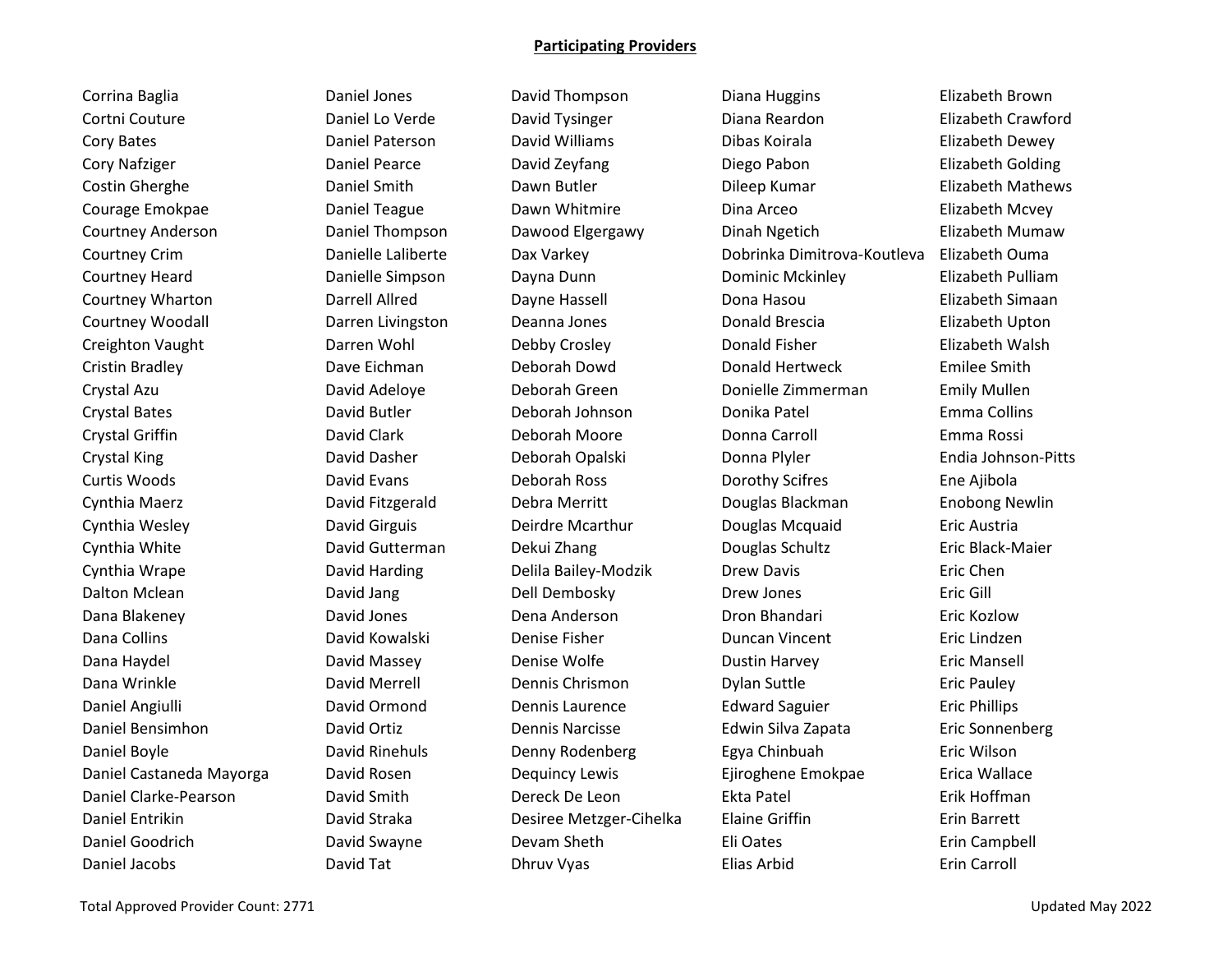| Erin Gray                |
|--------------------------|
| <b>Erin Lawrence</b>     |
| <b>Erin Phelps</b>       |
| Erin Raspet              |
| Erin Wojcieszyn          |
| Erin Zamora              |
| <b>Eshwar Lal</b>        |
| Estela Hernandez Acosta  |
| <b>Estelle Hung</b>      |
| <b>Eugene Bell</b>       |
| <b>Eunice Thomas</b>     |
| <b>Evan Corey</b>        |
| <b>Evan Stiegel</b>      |
| Evanna Burkett           |
| Eve Knapp                |
| Evelyn Williams Varnado  |
| Faera Byerly             |
| <b>Fallon Brown</b>      |
| Fan Ye                   |
| Fang Xu                  |
| Faramarz Hidaji          |
| <b>Farhaan Mir</b>       |
| Felix Ajuonuma           |
| <b>Fernando Cobos</b>    |
| <b>Firas Shadad</b>      |
| <b>Fowler Smith</b>      |
| Fozia Khan               |
| Fran Hobson              |
| Frances Cresenzo-Dishmon |
| <b>Frances Powell</b>    |
| <b>Francis Ugowe</b>     |
| <b>Francis Wong</b>      |
| <b>Francisco Hodges</b>  |
| Francisco Naveira        |
| المتعادلات والمستنقذ     |

Frank Rowan Grace Simpson Frederic Newton Graham Duncan Frederick Jones Graham Lyles Fudan Jiang Greg Clary Gabriel Mansouraty Gregg Taylor Gagan Lama Gregory Calone Gary Cram Gregory Dean Gary Rankin Gregory Mayer Gary Sherrill Gregory Schnier Gautam Kale Gregory Tatum Gayatri Acharya Greta O Buch Gaytri Barker Gustav Magrinat Gebreselassie Nida Hal Lowder Gene Freeman Hal Stoneking Genevieve Wroblewski Hallie Wieters Geoffrey Wile Hannah Kim George Bodziock Hannah Masoud George Katsoudas Hannah Mills George Kilpatrick Hannah Muthersbaugh George Newsome Hannah Wood George Osei-Bonsu Hao Meng George Shalhoub Hao Wang Gerald Hill **Harish Devineni** Gerald Plovsky Harmeet Singh Gilbert Clark Harold Hall Glenn Chrystal Harrell Lightfoot Glenn Jennings Hazel Duncan-Guy Glenn Yamagata **Heath Mccullough** Gokul Krishnan Heather Boscia Gopalkumar Rakesh Heather Hogan Gordon Williams Heather Lee Govinda Aryal **Heather Pemberton** Govinda Brahmanday Henry Danis Grace Bowser **Henry Elsner** Frank Patrick Grace Brewer Henry Martensen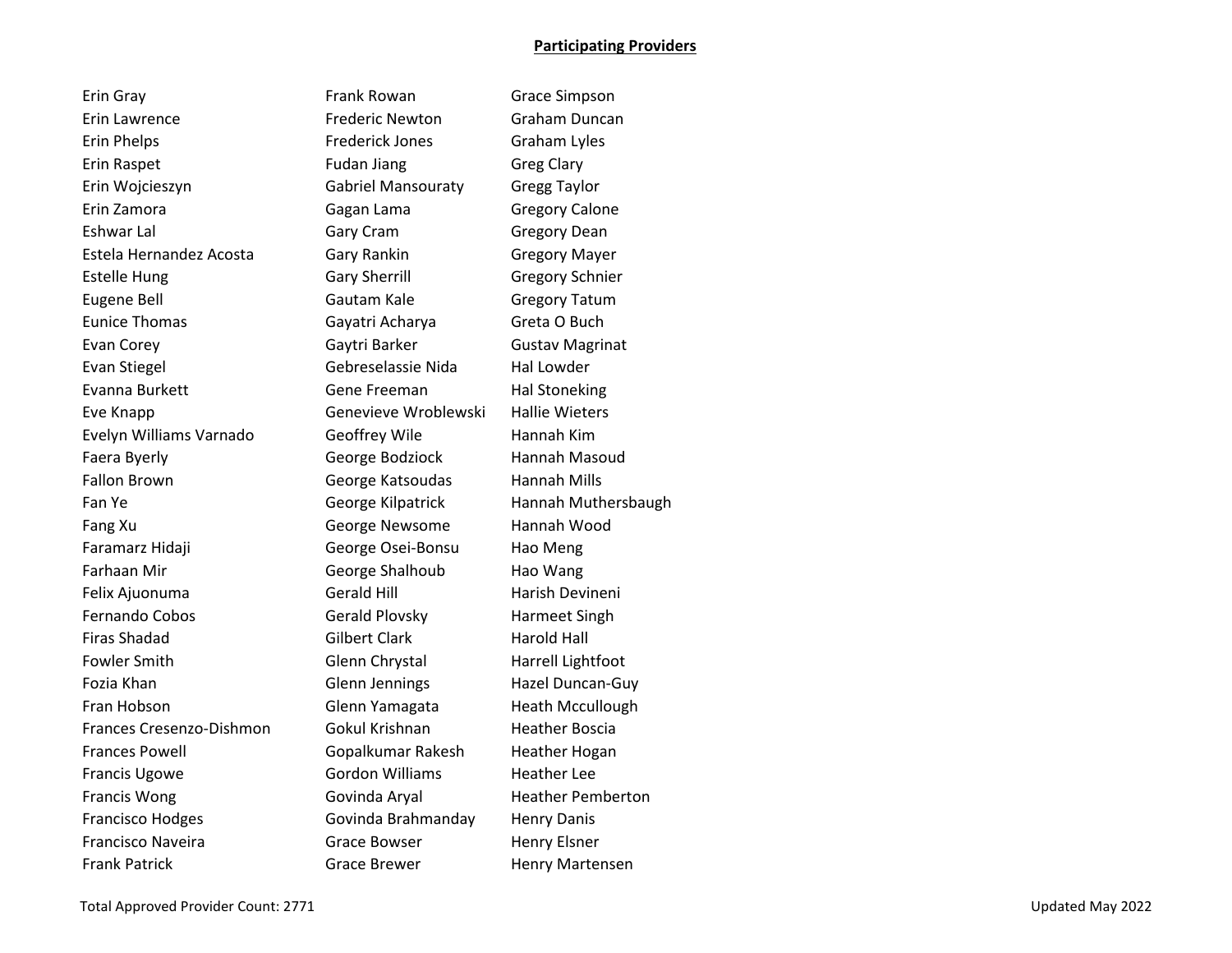Henry Smith Jai-Gurmukh Samtani Janece Moore Jeffrey Waltz Jeremy Ryan Hetal Patel **Acker Hetal Patel Acker Jaime Wagner** Janet Craft **Jeffrey Yaste** Jeremy Schmitz Himabindu Avutu James Adams Janet Evans Jehanzeb Memon Jerzy Sopala Himabindu Ravi James Allred Janet Mullins Jenkins Lawhorn Jesse Cleaver Hiren Umrania *James Arnold* Janice Daniel Janice Daniel Jenna Mendelson Jesse Sabiiti Hobson Bryant James Beekman Jared Gardner Jennaya Davis Jessica Asaro Holly Humphrey James Bethune Jared Segal Jennifer Brooks Jessica Carter Holly Mcnew James Botts Jarrod Kanady Jennifer Burgart Jessica Cody Holly Quinn James Edwards Jasmine Lewis Jennifer Burnette Jessica Copland Homa Magsi New Transies Creen The Jasmine Williams Magnetic Burns Tennifer Burns and Dessica Emly Hope Neese James Hall Jason Berry Jennifer Campbell Jessica Eubanks Howard Stubblefield James Hochrein Jason Dew Jennifer Cannon Jessica Marshall Huankai Hu Number James John Jason Gould Jennifer Carter The Jessica Martinez Hunter Collins James Kim Jason Hope Jennifer Choi Jessica Milford Ibtehal Shamleffer **Stammen James Kinard** Jason Matthews Jennifer Clark Bruning Jessica Schlosberg Ijaz Rasul James Kramer Jason Nam Jennifer Denenny Jessica Thomas Irene Thayil James Lin Jason Poff Jennifer Galaway Jessica Vann Isami Sakai Names Mcghee Jason Van Eyk Jennifer Griffin Nassica Vanschaick Ivelisse Olivencia-Simmons James Morgan Javed Masoud Jennifer Jarosz Jessica Wilburn Ivy Dey Johnson **Matter States States In the State Isle** Javier Gutierrez **Jennifer Krall Matter States In the State** J Wayne Keeling **James Osborne** Jay Patel **Jay Land Communist Cambert** Jessica Zanetto Jaber Khan Names Owens James Owens Jay Pyrtle Naber Khan Jennifer Lemmon Jessica Zehr Jaclyn Woods James Palermo Jayadeep Varanasi Jennifer Omohundro Jill Jertson Jacob Blackwell Jamie Aldridge Jayashree Ravishankar Jennifer Ozan Jill Mcdaniel Jacob Darr Jamie Covington Jayce Cook Jennifer Rasch Jimi Akingbade Jacob Kahn Jamie Golob Jean Sykes Jennifer Rock Jindong Xu Jacob Mathew **South Acker and State Mcmannes** Jeanette Defelice **Jennifer Smith** Joel Gallagher Jacob Stinson Jamiese Williams Jedrek Wosik Jennifer Waggoner John Abernethy Jacqueline Hatch Jamilla Walker Jeffrey Chang Jennifer Willard John Absher Jacqueline Mawoneke Jamison Lord Jeffrey Greene Jennifer Yates John Albertini Jacqueline Thompson Jan Mansy Jeffrey Hatcher Jenny Baucom John Byers Jacquelyn Visser Janardhana Jonnalagadda Jeffrey Hu Jenny Edminson John Campbell Jagadeesh Ganji Jane Gledhill Jeffrey Jenkins Jenny Riddle John Clapacs

Henry Pool **School Chakravartti** Jane Roberts Jeffrey Mcclung Jeremy Johnson

Jagannath Subedi Jane Perrin Jeffrey Kerr Jeremiah Keene John Curnes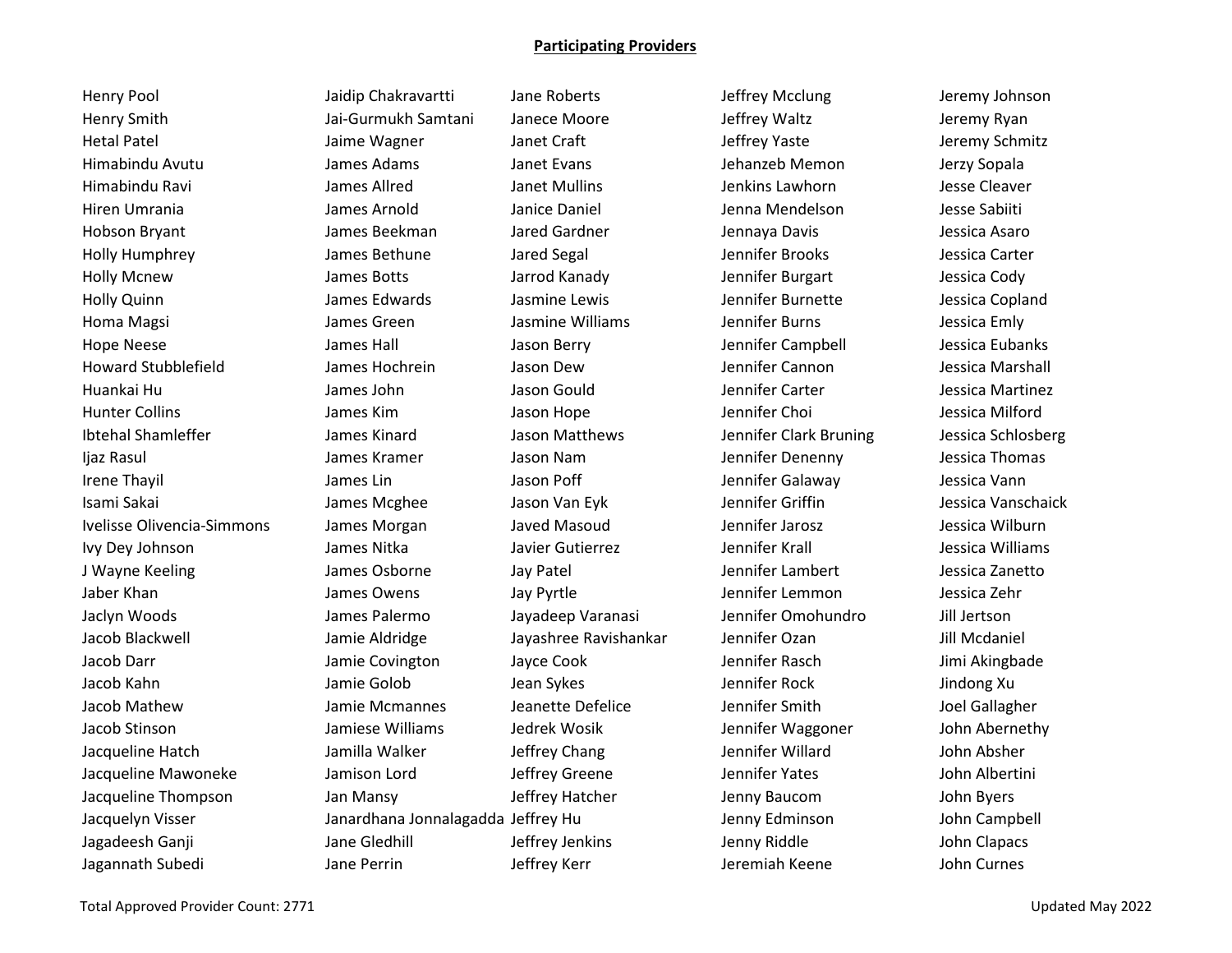John Dorsey Jordan Demarco Junell Koberlein Kathryn Egerton Kelsey White John Edmunds **Gott Chandia And Tordan Robinson** Justin Chandler **Chandia And Kathryn Hecker** Kendall Garing John Faris **Gott Constructs Constructs Constructs** Justin Howerter **Constructs Kenneth Barnes** Kenneth Barnes John Feldmann Jose Piscoya Justin Smith Kathryn Lawrence Kenneth Hilty John Ferguson Joseph Coladonato Jyothi Mann Kathryn Smith Keung Lee John Golding The Stoteph Conrad The Kacie Matthews The Kathryn Stovall The Kevin Bruning John Graves **Gray Construes Construent Construent** Kandace Farmer **Construent Kathryn Strup** Kevin Dover John Griffin **South America Company Isley** Kardie Tobb Kathryn Thompson Kevin Herman John Hall Joseph Joyce Karen Aquino Kathryn Timberlake Kevin Patel John Jenkins Joseph Stern Karen Black Kathryn Whiteheart Khalid Bashir John Lalonde Josephine Onuoha Karen Cross Katie Tate Kiera Quinn John Lindquist **Manuel Constructs Constructs** (Joshua Borders Karen Daniel Katy Danford Katy Danford Kim Fujinaga John Matthews **South Andrews** Joshua Chadwell **Karen Dolby Channes Activation** Katyucia De Macedo Rodrigues Kim Hoover John Moody **Saren Loop And Staten Holdsworth** Karen Holdsworth Kavitha Nandigam Kim Nester John Patrick **Gost And Arms Constructs Constructs** Karen James Kayla Cain Kayla Cain Kimberlee Shaw John Payne Joshua Jarvela Karen Kirby-Graham Kayla Mckenzie Kimberly Beavers John Perry **Gout Amery System State And Accord Control** Keavie Hairfield Kimberly Booker John Redding National Angles Joshua Landau Naren Sofia Kehinde Eniola Kimberly Harris John Rodenbough **Sharets** Joshua Sheets Karen Teague Clark Kelli Pike Kelli Pike Kimberly Meyran John Russo **School Cooper** Karen Walker Kelli Sheffield Kimberly Newton John Stahl **Stahl Mari Adam Jovea Herbin** Kari Mercer Kellie Goldsborough Kimberly Shaw John Watts **South Arrists Arrists** Joy Jessup Karissa Brone Kelly Arps Kelly Arps Kimberly Stegmayer John Withrow Joyce Shen Karl Fields Kelly Carver Kiran Anna John Wrenn **School And Tuan-Carlos Monguilod** Karrar Husain Kelly Davis Kirk Charles Kirk Charles Jolan Williams **Market Communist Communist Communist Communist Communist Communist Communist Communist Communist Com** Jolene Cannady **Samual Accord Contract Contract Contract Contract Contract Contract Contract Contract Accord Shepperson** Jolene Jewell **Gott Chart and State Julia Marsala** Katarina Nelson **Chart Acception Kommunical Kobina Wilmot** Jonathan Berry **Sulta Mcilquham Kate Hoyt Yates** Kelly Mclean Kofi Doonquah Jonathan Branch Julian Reese Katelyn Veal Kelly Osborne Komlanvi Avegno Jonathan Cuthriell **South** Julian Willoughby Katherine Clark Kelly Phillips Krichna Sowles Jonathan Dewald **Gott Chart Contains Controller Breen** Katherine Laubach Kelly Rayburn Krista Kroeger Jonathan Mayl **Sharper And The Rennie** Katherine Skillman Kelly Tate Kristen Harper Jonathan Thomas Sand Andrew Julie Wenzel Netwith Artherine Tabori Kelly Tonkin Scattiffe Kristen Scatliffe Jonathan Watts **Match Contains Active Active Contains** Actherine Tucker **Kelly West** Kristin Curcio Jordan Blattenberger The Jun He The Kathryn Baker Kelsea Just Kristopher Key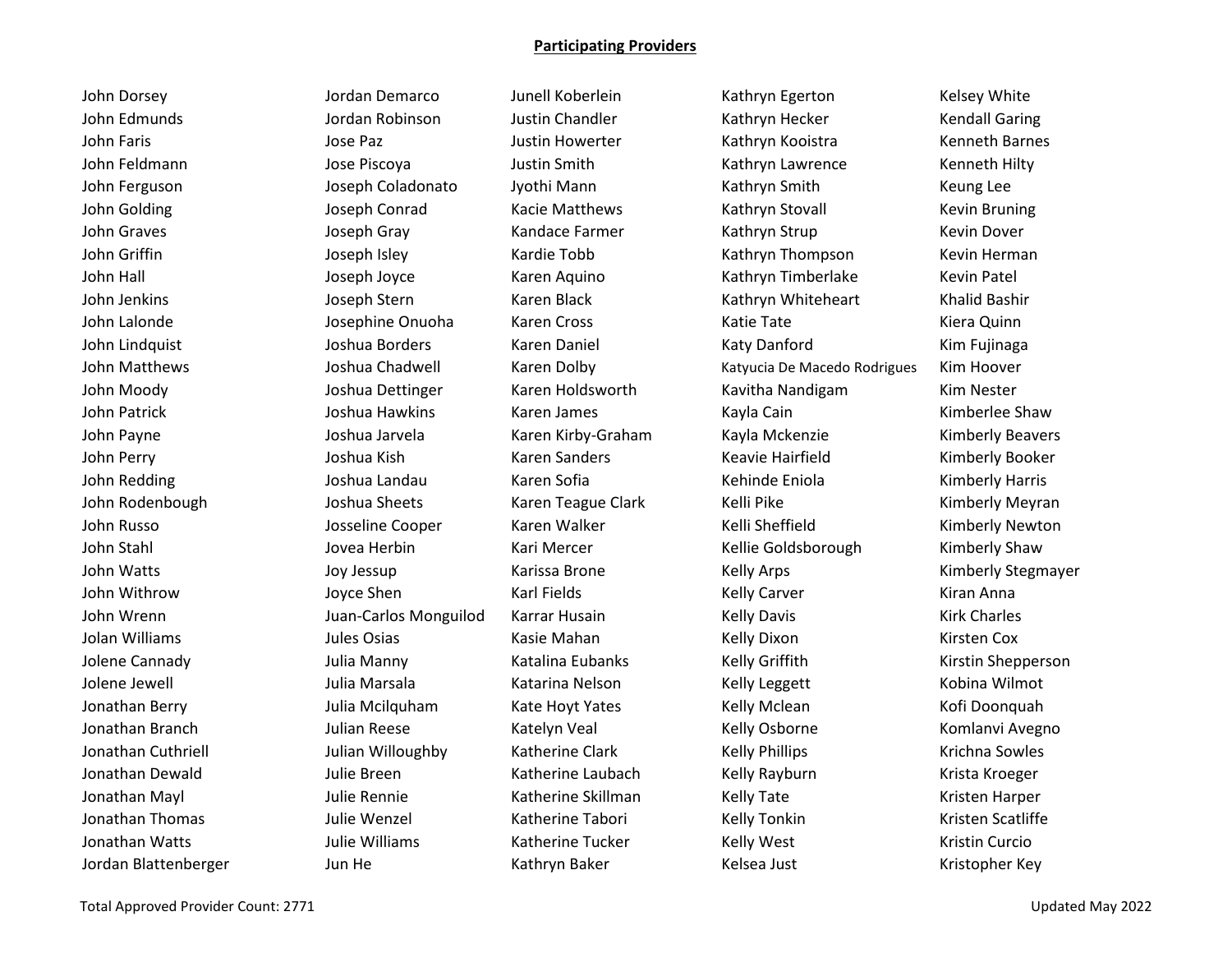Krutika Raulkar Lauren Truby Lori Foster Margaret Simpson Mary Miller

Kshitiz Alekh **Laurie Parks** Louise Barthold Margo Lannan Mary Prevost Kuber Ghimire **Lawrence Bass** Lucas Nikkel Marianna Furr Mary Serpe Kurian Kasa **Lakkit Lawrence Fusco** Luke Kinsinger **Marianne York** Mary Stanbery Kyle Alexander **Lakket Lawrence Perry Computer Benjamin** Marie Francois Mary Yonjof Kyle Cabbell **Laxman Pokhrel** Luther Eure Marie Williams Maryann Mikhail Cabbell Kyle Golden **Leisa Tapia** Leisa Tapia Luz Walker Marie-Lyne Lavoie Mary-Anne Persons Kyle Nappo **Lesley Eaves** Cynley Holt Marilee Runge Maryellen Pace Maryellen Pace Kyle Talbot **Leslie Clark** Leslie Clark Lynn Beeson **Mario Mani** Mario Mani Matthew Blanchard Kyle Zehr **Leslie Lewis** Lynn Lam **Mario Mitkov** Mario Mitkov Matthew Carlisle Labkhand Kossari Leslie Reynolds Lynn Paxton Maritza Abonza Matthew Eckstat Lacey Armistead Lester Borden Mackenzie Hoffman Mark Boles Matthew Eskridge Lachina Hollis Lewis Mitchell Madhavi Averneni Mark Cairns Matthew Eveland Lacie Burton Liling Chen Madhusudana Korrapati Mark Dumonski Matthew Gay Lana Wahid **Linda Burger** Madison Tedrow Mark Jenkins Matthew Hunsucker Lance Sisco **Linda Payne** Magdalene Tukov Mark Jordan Matthew Manning Landon Williams **Maged Samaan** Maged Samaan Mark Keller Marthew Matthew Martin Larry Gibson **Lindsay Bridges** Mahesh Chandrasekhar Mark Lukens Matthew Scheeler Lashunda Thomas **Manum Character Comaike Copeland** Mark Perini Mark Perini Matthew Schooler Latoya Rivers **Lindsay Lee** Malcolm Stark Mark Shogry Mark Mark Matthew Tsuei Laura Berglund Lindsay Penninger Malena Taylor Mark Skains Matthew Wagoner Laura Clark **Lindsay Roberts** Man Mast Mark Yates Mark Yates Matthew Wakefield Laura Davis **Lindsey Causey** Mandeep Kaur Marne Tower Maris Matthew Wilson Laura Gleason Lindsey Layden Manish Patwardhan Marques Bradshaw Matthew Zusman Laura Graham Lindsey Miller Manju Goyal Marshall Chambliss Maura Hamrick Laura Ingold Lisa Clayton Manpreet Bhutani Martin Portillo Mauricio Arrien Laura Lomax Lisa Hazel Manuel Izquierdo Martin Taormina Max Hyatt Laura Peters Lisa Leftwich Kirby Marcus Duda Mary Alice Bowman Mcneill Kirkpatrick Laura Smith **Lisa Miller** Margaret Arnett Mary Ann Garcia Megan Brewer Laura Wile **Lisa Rieker** Margaret Bertrand Mary Baxley Megan Freeman Lauren Allen Lisa Thomas Margaret Flynn-Cook Mary Cirigliano Megan Johnson Lauren Isbell **Lisa Turner** Communicated Fryer Margaret Fryer Mary Georoff **Megan Lovorn** Megan Lovorn Lauren Mcdonough Lisa Whitley Margaret Hassett Mary Larach Megan Millikan Lauren Mcelwee Livina Eshiet Margaret Pray Mary Martin Meghan Bergman

Laura Murray Lisa Jackson-Moore Marc Magod Martin Webb Mayah Dozier-Lineberger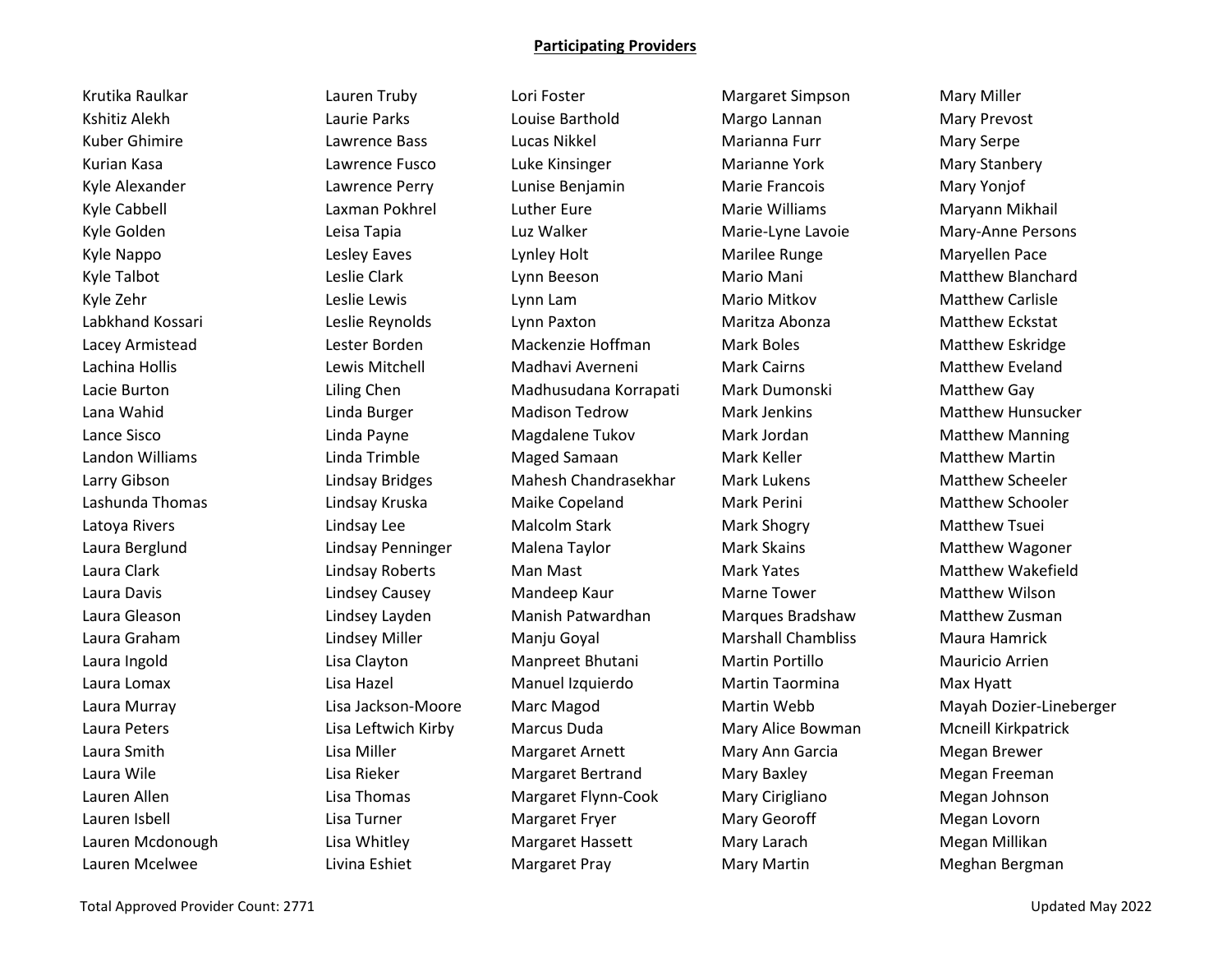Meghan Gawne **Michael Tanner** Mutaz Elmahi Nueka Nweke Paul Hoffman Meghan Hall **Michael Tillery** Myra Kelly Moah Wouk Paul Jowell Melanie Bhambri Michael Wert Myron Roddenberry Noelle Redmon Paul Juengel Melanie Denny **Michele Lenze** Na Li Na Li Norman Regal Paul Sasser Melanie Good Michelle Collins Nadeem Akhtar Nwannadiya Ugah Paul Stechschulte Melanie Mitchell Michelle Edwards Naga Venkata Iruku Obiora Anusionwu Paul Toth Melanie Sanford **Michelle Ferolito** Maiping Xu Calechi Ejigiri Paul Welty Melinda Blietz Michelle Flinchum Najeeb Rehman Oladapo Adefeso Paula Guenther Melinda Gilbert Michelle Gaskin Nancy Ballantyne Olivia Clelland Paula Ross Melisa Perry **Michelle Kelly** Narendra Patel **National Paula Simpson** Nelisa Perry Paula Simpson Melissa Corcoran Michelle Schroeder Nashawn Hughes Olugbemiga Jegede Peggy Bynum Melissa Cross Michelle Young Natalie Alexander Omair Sheikh Peggy Constant Melissa Davies **Michia Esco** Natalie Burky **Omar Sangueza** Peggy Williford Peggy Williford Melissa Munoz Miguel Sagardia Natalie Depcik-Smith Onyeje Ijaola Peter Acheampong Melissa O Sullivan Mihai Croitoru Nataliya Malinova Orlando Conty Peter Babcock Melissa Parsons **Millard Thomas** Nathan Conroy **Coman Mostafa** Peter Dalldorf Meredith Klifto Mir Ikramullah Nathaniel Meier Padmaja Vasireddy Peter Duffy Meredith Mitchell Miranda Worley Navneet Kumar Padonda Webb Peter Ennever Meredith Smith **Mircea Cristescu** Nayana Abrol Paige Cozart Peter Gallerani Meredith Turner Misty Taylor-Paladino Neelesh Nundkumar Pallavi Reddy Peter Jordan Michael Blatter **Mobolaji Bakare** Neelima Kamineni Pamela Love Peter Nishan Michael Brown Mohamed Mohamed Ni Gorsuch Pamela Penner Peter Stewart Michael Christensen Mohammad Garba Nicholas Plundo Pamela Turpin Peter Whitfield Michael Cooper **Mohammad Khan** Nicholas Schenk Pamina Kim Pamina Kim Phedra Hennessee Michael Craig **Mohammadtokir Mujtaba** Nicholas Wendling Paola Gehrig Philip Lamptey Michael Ervin **Muchammed Akhter** Nicole Gonzales Parag Brahmbhatt Philip Mcgowen Michael Harris **Mojeed Akintayo** Nicole Nugent Pardeep Kumar Philip Nahser Michael Hilts **Mullican Carter** Nicole Peacock Patricia Shevlin Philip Olshinski Philip Olshinski Michael Jeffery **Monina Medina Vargas** Nikita Desai Patricia Tuttle Ping Zhang Michael Maczis Montubua Vasser Smith Nilesh Kashikar Patrick Hung Pramod Sethi Michael Nanna Morgane Naveau Nimish Gosrani Patrick Mckenzie Pranav Patel Michael Norins **Muhammad Ali** Nimit Patidar **Nimit Patidar** Patrick Wright Praneil Patel Michael Price **Muhammad Arida** Nina Uppin Paul Bennett **Prashant Singh** Prashant Singh Michael Ragan Nischal Munsoor Lateef Nischal Narendra Paul Cristofano Pratik Shah Michael Shick Murali Ramaswamy Nkeiruka Ezenduka Paul Harkins Praveen Mannam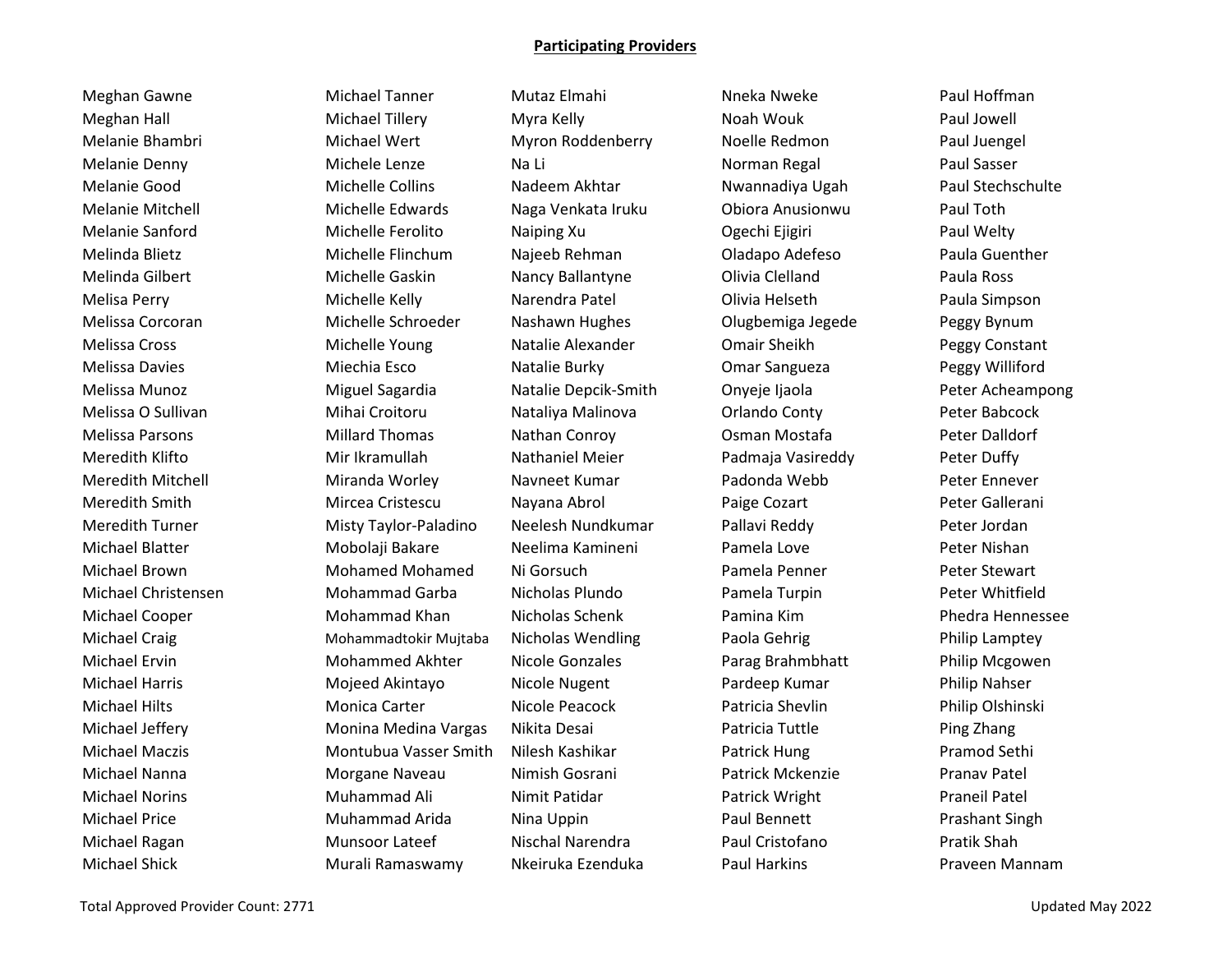Preetha Joseph **Rebecca Burbridge** Robert Fried Ryan Dunn Sara Stoneburner Price Dehay **Rebecca Mahony** Robert Gates Ryan Grunz Sara Wertman Priya Varghese **Rebecca Tat** Rebecca Tat Robert Goodrich Ryan Sanford Sarah Bell Priyanka Yadav Rebekah Pennington Robert Groat Saad Amin Sarah Cato Puja Gosai Regina Baity Robert Harris Saadat Khan Sarah Chambers Qaiser Toqeer **Regina Mozingo** Robert Krasowski Sabina Manandhar Sarah Cincinnati Quang Vu **Reina Hisada** Robert Libbey Sabrina Martin Sarah Covington Queeneth Mbemena Renee Kuneff Robert Mitchum Safoa Addo Sarah Dunn Rachal David **Renee Ursuy Robert Murray** Sahar Amery Sanah Ellen Stephens Rachel Hagler **Rhonda Barrett** Robert Reade Sahar Osman Saman Sarah Ferebee Desai Rachel Jones **Rhonda Wright** Robert Rourk Sai Haranath Sarah Gray Rachel Lane **Richard Adami** Robert Schertz Said Iskandar Said Iskandar Sarah Gribbin Rafal Poplawski Karah Groce Richard Alexander Robert Thacker Saima Athar Sarah Groce Sarah Groce Raghavendri Chigullapally **Richard Aronson** Robert Wainer Saima Rizwan Sarah Jeanes Rahul Desai New Sarah Johnson Richard Flowers Netwilson Robert Wilson Salina Agarwal Sarah Johnson Rajan Revankar **Richard Gilbert** Robert Yapundich Sally Lambeth Sarah Parker Rajashekar Kumar Richard Groat Roberto Chao Salman Ali Khaliqdina Sarah Rhyne Rajesh Gupta Namanta Andrew Richard Letvak Robin Callaway Samantha Collins Sarah Slack Raju Thakor **Raju Thakor Richard Macneil** Robin Fernandes Samantha Hicks Sarah Squire Rakesh Alva **Richard Morrow Robyn Browder** Samantha Jackson Sara-Maiz Thomas Ralph Michael **Richard Ouellette** Robyn Sanders Samantha Murrill Saramma Eappen Ralph Nettey **Richard Sater** Rohini Vanga Samantha Rhyne Sarath Kolluru Ram Narayan Kaveer Nandigam Richard Stewart Rokoshi Flowers Samantha Robertson Scott Holwerda Ramakrishna Rao **Richard Tisovec** Rolitta Dawson Samantha Turner Scott Luking Ramandeep Ghumman **Richard Wieting Collamand Cochran** Samantha Vaillancourt Scott Macdiarmid Ramesh K C **China Bahwani** Rinka Pahwani Ronald Kulinski Samantha Weinhold Scott Murkin Randi Lockamy **Ripudeep Rai** Ronald Polite Samantha Worley Scott Rose Rashaun Dixon **Rita Brown** Rita Brown Rondell Smith Samuel Mcdowell Scott Stoioff Ravi Agarwala **Ravi Albrecht** Rose Guo **Camuel Peeples** Scott Weaver Ravi Pahwani Robert Browning Roshen Edathil Sandra Allen Sean Ellison Ravi Shankar Robert Buccini Roy Fagan Sandra Setzer Sean Mccarthy Ravisankar Avva Robert Butler Rupashree Varadarajan Sanjeev Deveshwar Sendil Krishnan Raymond De Cuba **Robert Byrum** Rupesh Manam Sara Davis Seong Joo Jeong Joo Jeong Seong Joo Jeong Seong Joo Jeong Reanna Hawkins **Rich Comet Comer** Russell Ball **Russell Ball Sara Early Serena Chacko** Serena Chacko Rebecca Bassett **Robert Ehinger** Rutwik Patel Sara Neal Sara Neal Seyed Shahmehdi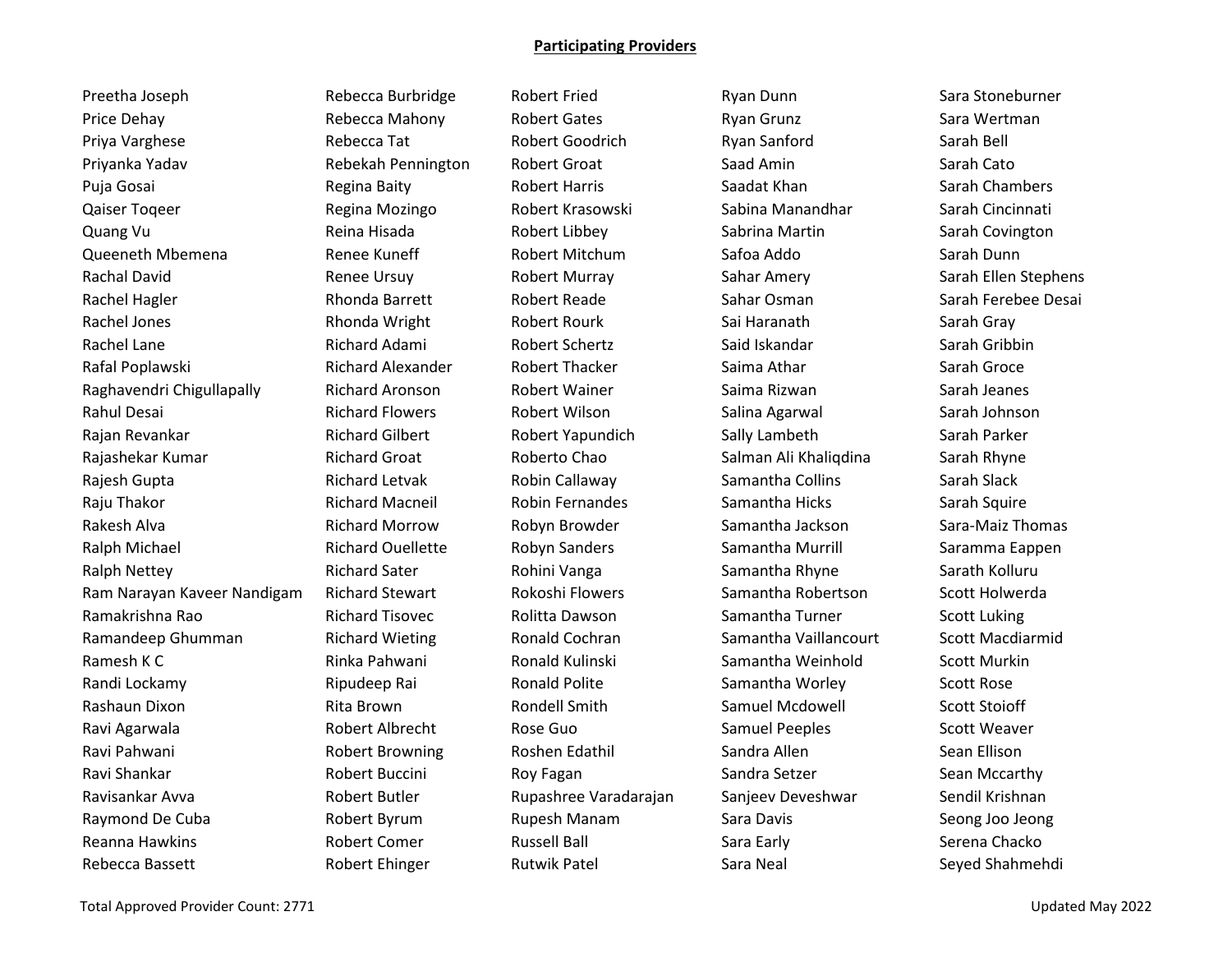Shae Lee Shaffer Stacey Blyth Steven Hendrickson Tarek Dakakni Thomas Thekkekandam Shaili Deveshwar **Stacey Burns** Steven Klein **Steven Klein** Tasha Dove Thomas Winn Shakeel Durrani Stacey Carpenter Steven Newton Tauseef Syed Tiffany Greene Shalon Bobbitt **Stacey Oneill** Steven Reid Taye Gonfa Tiffany Morgan Shane Hudnall Stanley Harrison Steven Zanders Taylor Bazemore Tiffany Noel Shane Leonard **Stefanie Colavito** Stevi Toberman Taylor Beck Tiffany Randolph Shanker Ghimire Stella Ogake Stuart Tafeen Taylor Dale Stuart Tafour Dale Stuart Tiffany Wallace Shanna Stoter Stephaine Edwards Su Wooi Teoh Taylor Harris Timothy Blocker Shannon Banks Summanny Stephanie Austria Sudham Chand Taylor Stroud Timothy Draper Shannon Heaton Sudheer Stephanie Capozzi Sudheer Sreenath Taylor Woodson Timothy Finnegan Shannon Masneri Stephanie Dixon Sue Drinkard Teresa Hurst Timothy George Channon Masneri Shannon Mcgowan **Stephanie Hudnell** Sujai Nath Teresa Tullo Timothy Gollan Shannon Watterson Stephanie James Sumayya Amin Teresa Yates Timothy Lockamy Sharon Biby Stephanie Matthews Surafeal Abraha Terri Burleson Timothy Murphy Sharon Freedman Stephanie Peacock Susan Porter Terry Carter Terry Carter Timothy Oaks Sharon Heyn **Stephanie Reese** Susan Stinehelfer Terry Daniel Tennes Timothy Opyd Sharon Wolters **Stephanie Wolfe** Susan Turner Tesfaye Fanta Tina Garrett Shayan Anwar **Stephen Alday** Sushanth Aroor Tessa Conte Tina Goodpasture Tina Goodpasture Shayla Nettey **Summan Stephen Beese** Suzanna Kidd **Shayla Nettey Thaddeus Houston** Tina Hackney Shaylar Padgett **Stephen Campbell** Suzanne Brewer **Suzanne Theodore Manny Tina Lai** Sheila Maurer **Shere Stephen Chiu** Suzanne Gregory **Sheila Maurer Stephen Chiu Suzanne Gregory** Theresa Gordon Tina Tate Shelby Allen Summan Stephen Dahlstedt Syed Arfeen Theresa Sheehan Titorya Stover Shervin Eshraghi Stephen Fry Sylvester Ogbata Thomas Cornett Tobin Eckel Shnese Mills Stephen Hunter Sylvia Rodriguez-Southworth Thomas D Alessio Tochukwu Agbata Shuvon Rankin Stephen Jackson Tabatha Berry Thomas Gaines Todd Early Stephen Jackson Tabatha Berry Thomas Gaines Sidney Blake Stephen Meyers Takia Starkes Thomas Green Todd Gerkin Sigmund Gould **Stephen Miller** Talal Kaiser **Thomas Hawken** Todd Mcdiarmid Solianny Kennerly **Stephen Rudd** Tammy Jividen Thomas Jones Todd Mcveigh Sona Patel **Subsett Concerned Stephen South Tammy Parrett** Thomas Kefalas Todd Stevens Spencer Copland Steven Altabet Tanika Lewis Thomas Kelly Tonya Nichols Company Controlls Sreedhar Katragadda Steven Armbruster Tanya Pratt Thomas Lawrence Tracey Aguilar Srishti Bhagat **Steven Burdine** Tara Cole Thomas Ostergard Traci Bast Sriyesh Krishnan Steven Dingeldein Tara Stewart Thomas Register Traci Turner Traci Turner Srobona Chatterjee Steven Gross Taran Singh Thomas Stuckey Tracy Mclean Scocuzza

Shardul Gadhia **Stephanie Martin Sunit Tolia** Terri Bauert Timothy Misenheimer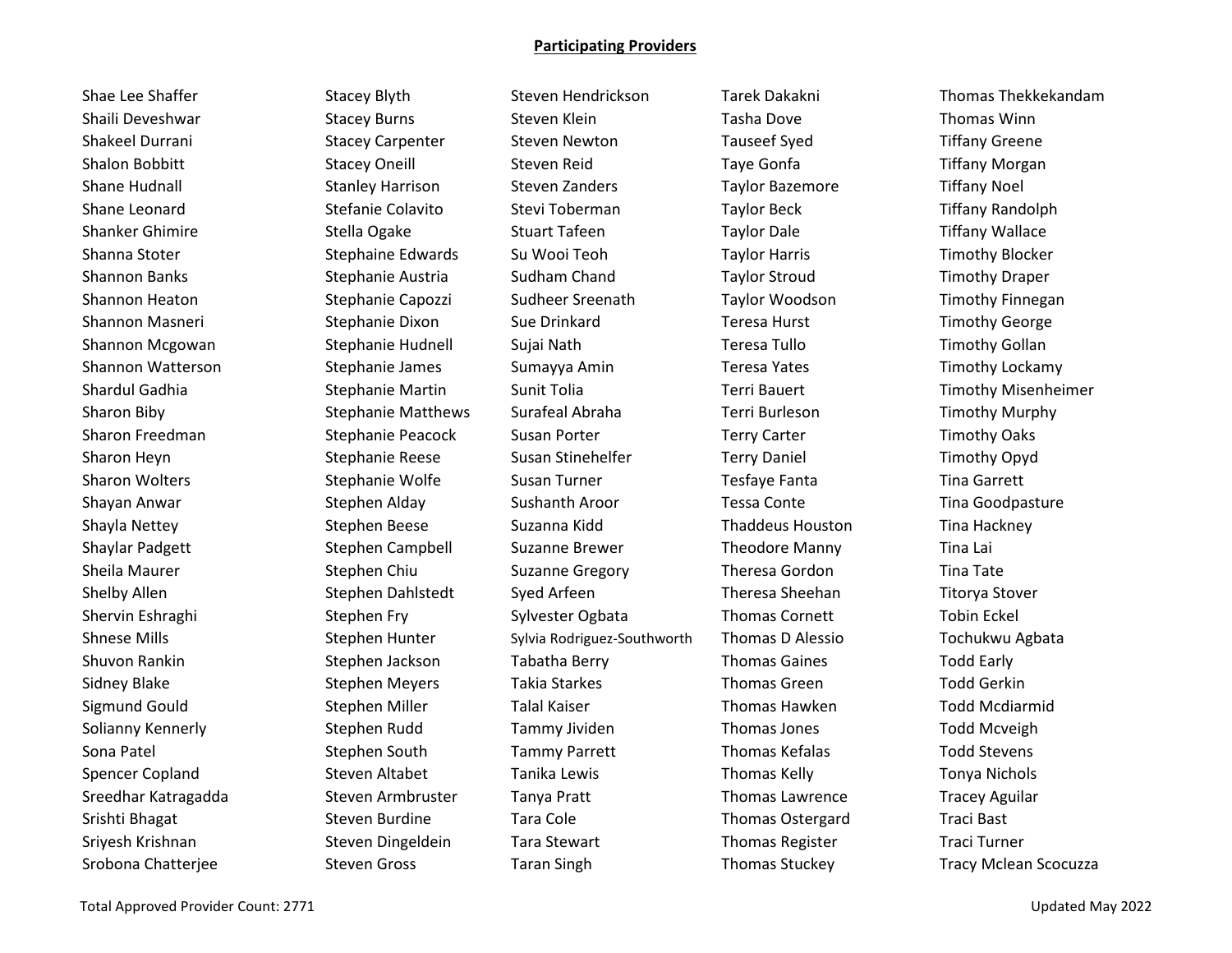Trevor Barker Vishal Patel William Kremer Zachary Swartz Trinity Vera Vito Cirigliano William Lancaster Zachary Vaslow Tyler Litton Vyvyan Sun William Martin Zak Loring Valerie Mumm Warren Stacks William Wall Valerie Wilkerson Wayland Stephens William Webster Van Tanner Wayne Gold William Winfrey Varnita Tahiliani Wendy Blair Wynn Fussell Vedwattie Moses **Wendy Mcneill** Xenia Blount Vernon Banks Wesley O'Neal Xilin Niu Vickie Henson Wesley Webster Yan Feng Victoria Rankins Whitney Davis Yang Zhang Vincent Schooler William Derry Yvonne Lowne-Chase Vineet Sood William Erwin Yvonne Nelson

Travis Money Virginia Smith William Keates Zachary Smith Tyrone Kyle Wael Aljishi William Mckeown Zarna Dahya Tywan Lindsey Walid Eltaraboulsi William Minor Zeba Anwar Uchenna Nwoko Walidah Karim William Outlaw Zelda Fleming Ugonna Anyanwu Walter Liebkemann William Porfilio Zhaoli Lane Ulugbek Buriev Walter Pharr William Shaw Jr Zhou Yu Ureh Lekwauwa Walter Whitworth William Stevens Uzma Faheem Wanda Panosh William Tipton Valerie Leschber Warren Pickard William Veazey Vance Brabham Wei-Chen Lin William Woodruff Vasundhra Rathore Wendy Brewster Xaje Hasanaj Veita Bland Wesley Ibazebo Xika Zhao Vijaya Akula Whitney Reardon Yijun Yan Vikas Singh Will Camnitz Yoo Suh Vikram Penumalli Willard Jennings Yoon Kim Vinay Gudena William Boyd Yu Ming Fang Vinay Saranga William Caffrey Yuan Fan Vincent Costella William Caldwell Yunxiang Zhu Vincent Izediuno William Cho Yuriy Zeylikman Vipul Shah William Harris Zachary Beckner Virginia Miller William Hensel Zachary Merz Virginia Moye William Hopper Zachary Schulz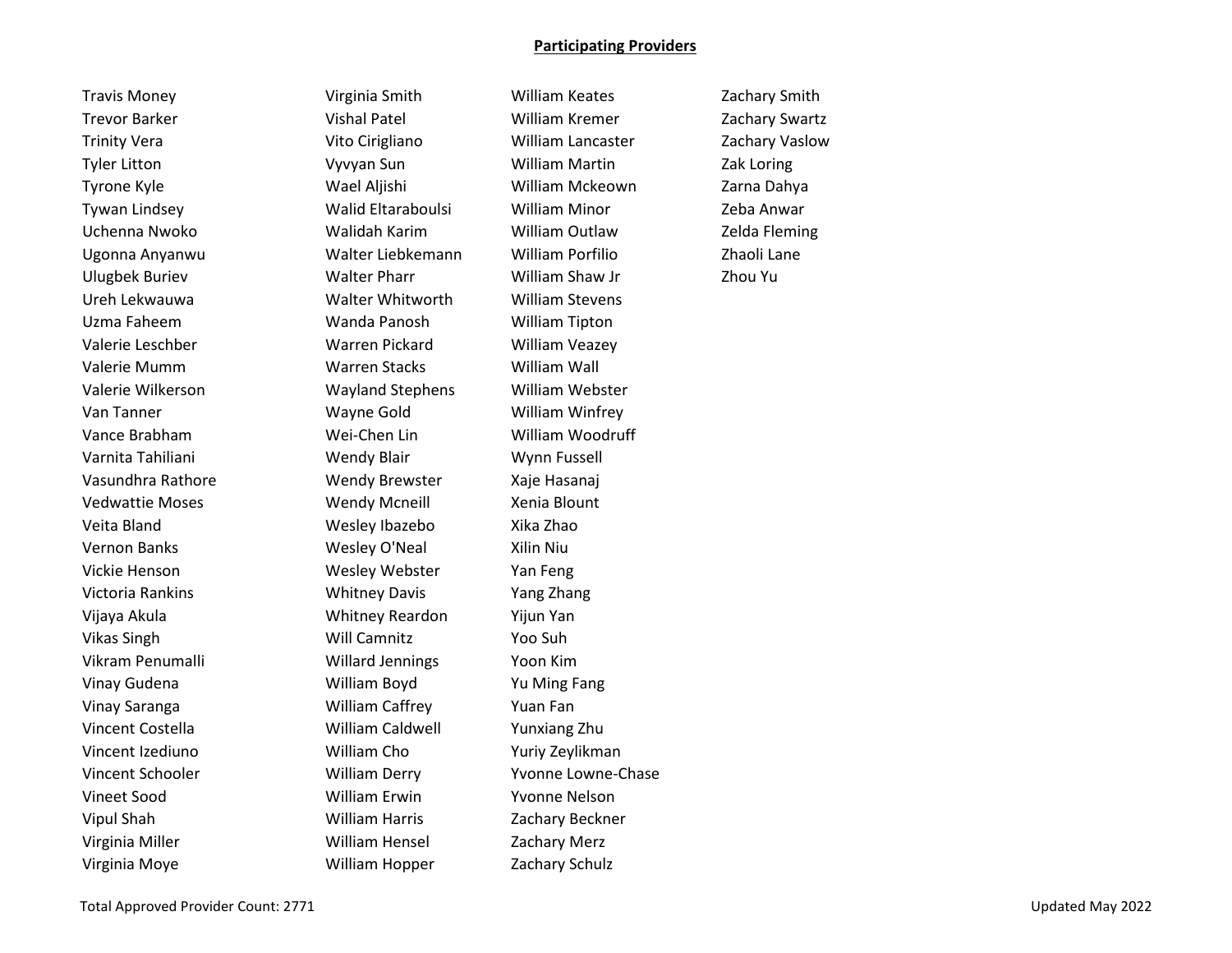#### **Preferred Providers**

Adam Curatolo Brad Novey Dahari Brooks Elizabeth Tysinger James Hoekstra Adam Kendall Brandon Morelli Dale Feldpausch Elliott Wentz James Hooten Adeleke Oni **Bret Nicks Coning Contact Control** Daniel Floyd **Control Control Control Control Control** Daniel Floyd Alexander Meloy Brian Miller Daniel Simon Ema Kulwa James Tomblin Alexander Paraschos Brian Swinteck Daniela Paul Emily West Jami Chrzanowski Alexia Hernandez-Soria Britni Henderly Danielle Carter Erin Schlossman Jane Roberts Allison Webster **Bruce Kowalski** Danielle Ray **Evan Bradler** Janice Woodard Amanda Ferri Caitlin Rodgers David Bronstein Evelyn Key Jason Mesner Amanda Jones Caitlyn Kendrick David Fitzgerald Frances Sanford Jason Rogers Amanda Ward **Cameron Isaacs Cameron Isaacs** David Glick **Frank Aluisio** Jason Whitaker Andrea Couts Cameron Locklear David Kaminski Franklin Li Jeffrey Beane Andrew Baker **Cari Triplett** David Lowe **Fred Ortmann** Jeffrey Byrnett Andrew Kubinski Carol Kinneman David Masneri Fuad Aleskerov Jeffrey Sparks Angela Muller **Carol Knowles** David Sappenfield Garrett Green Jenise Bacon Menshew Angela Roberts Carolina Veronese David Schaevitz Gary Kuzma Jennifer Calder Ankit Nanavati Caroline Aberman David Smith George Kernodle Jennifer Crumpler Anna Drane **Casey Glass** David Thies Glenda Fields Jennifer Morales Anna Mackie Cassandra Law David Yao Granville Croley Jennifer Oxley Anna Solum Catherine Story Deitra Williams Toone Graydon Goodman Jody Bovard-Stuckert Anna Wright **Cecilia Banga** Delicia White Gretchen Adkins Johana Soto Anthony Allen Celena Bounvilay Donald Wickline Hannah Muthersbaugh John Hewitt April Palumbo-Rasch Charles Jessup Douglas Delo Hemang Shah John Johnston Ashley Meyer Charles Sheldon Dwayne Callwood Herbon Fleming John Mccomb Ashley Stinson **Cherrelle Smith** Dwight Perry Hilary Blackwood John Molpus Ashley Wagner Chester Yarbrough Dyanna Clark Hina Khatri John Poggi Asra Firozvi **Christiane London** Dylan Plocki Howard Miller Jon Knapp Autumn Konz **Christine Zdeb** Dylan Smith Isami Sakai Jon Wolfe Benjamin Cartner Christopher Pollina Edgardo Cintron Diaz Jaclyn Bissell Jonathan Cuthriell Benjamin Chasnis Christopher Tegeler Elise Leger Jaclyn Woods Jonathan Mundy Benjamin Smith Claudia Gibbons Elizabeth Fojtik Jacob Darr Jordan Robinson Bert Klein Cleveland Heartlab Inc Elizabeth Hammond Jade Montana Joseph Zammit Bethany Beasley Colby Robbins Elizabeth Lane Jade Sung Joshua Geiple Bethany Kassouf Cortni Couture Elizabeth Newsome James Bowers Joshua Hong Bobby White Cory Forbach Elizabeth Nottingham James Creighton Joshua Long

Abigail Harris **Elizabeth Rees** James Hedrick Bowie Tran Courtney Horton Elizabeth Rees James Hedrick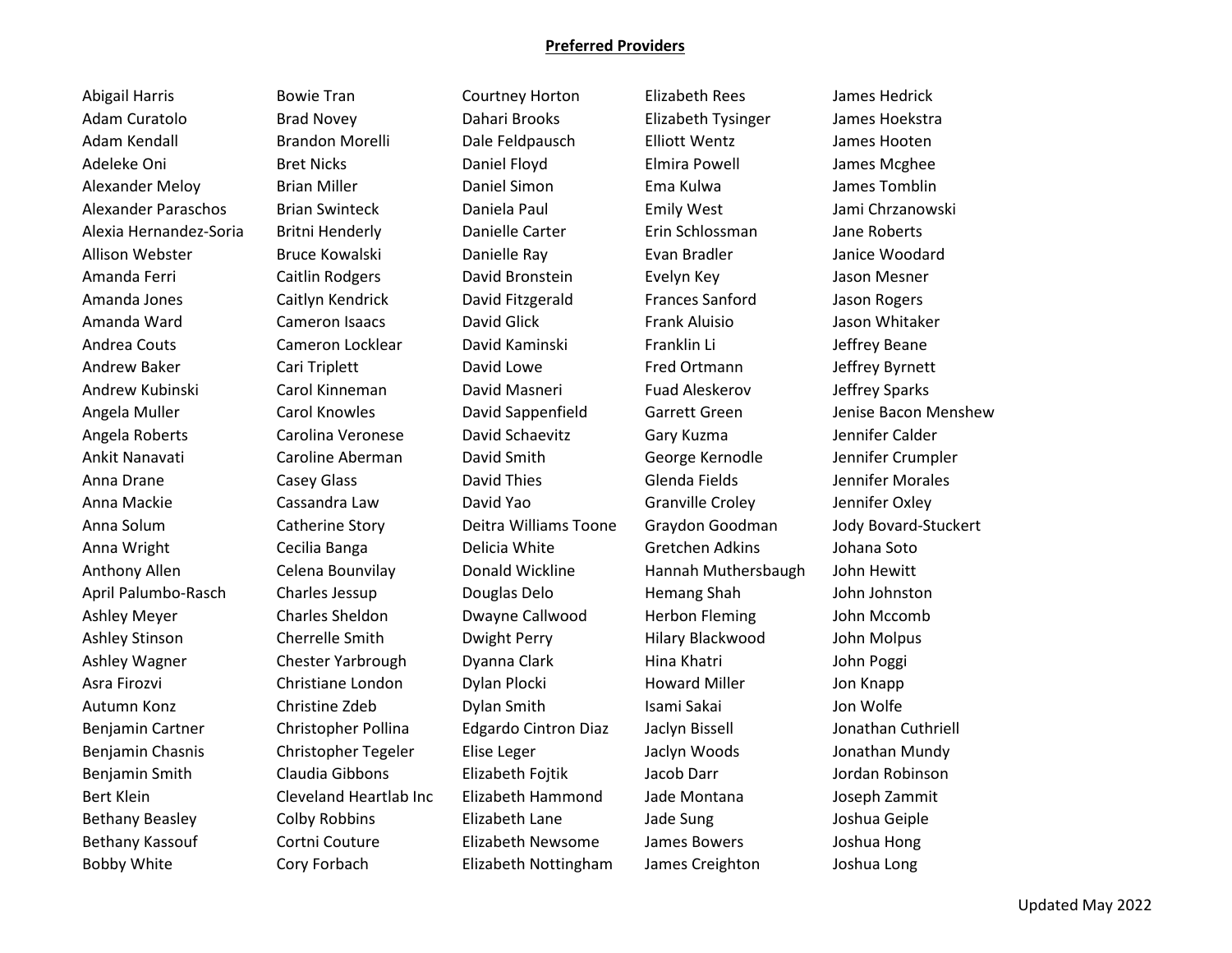### **Preferred Providers**

Julie Brittain Kristopher Karvelas Mia Mcdonald Rebecca Wallman Sean Childress Julie Haviland Kunoor Jain Spangler Michael Bero Reggie Welborn Sebastian Siadecki Julie Idol **Larry Mccauley** Michael Butler Regina Baity Shad Baab Shad Baab Julie Manly Laura Murphy Michael Jeffery Rhonda Summers Shannon Leach Justin Fowler Lauren Robinson Michael Menz Richard Dykstra Shanti Shivaji Kaila Haskins Leisa Tapia Michelle Grewal Richard Ramos Shawn Joy Kaitlyn Albrizze **Lindsey Layden** Michelle Horvath Richard Taavon Sheryl Gottlieb Kanhka Linthavong Lisa Sanders Michelle Marinone Robert Browning Sidney Callahan Karen Sofia **Logan Joldersma** Michelle Mcghee Robert Collins Sophia Caccavale Katherine Hilliard Mallory Patterson Michelle Schmerge Robert Currence Stephanie Eveland Kathleen Hosmer **Marcus Babaoff** Milton James Robert Dasnoit Stephen Chabon Kathy Harris **Margaux Venter** Mindy Brewer Robert Lockwood Stephen Ramos Kathy Richardson **Maria Belaya** Miriam Mclaughlin Robert Tumey Stephen Rancour Kelly Fogleman **Mark Quale Nancy Prothero** Robyn Wojeck Steven Norris Kelly Gekas **Marshall Anderson** Nataliy Corbin **Ronald Gioffre** Steven Shaw Kelsey Ford **Martin Skulskie Nathan Pickering School** Smith Sunny Patel Kendra Ross **Mary Funke** Nicole Pisciotta Rosalea Taam-Akelman Susan Almquist Kenneth Fath **Maryfield, Inc.** Paradigm Labs, Llc Ross Kuhner Susan Fisher Cusan Fisher Kenneth Leaphart Matthew Babish Patrick Robinson Ryan Reichert Tammy Triplett Kevan Mcclung **Matthew Crawford** Paul Malinda Sam Jacubowitz Taylor Houk Kevin Kuzma **Matthew Trifan** Pedro Cardama Samantha Einziger Thomas Bernard Kevin Paduchowski Matthew Weingold Peter Messick Samantha Petrucelli Thomas Dixon Kevin Steinl Maurice Jones Phillip Stafford Samantha Riley Thomas Gaines Kimberly Holshouser and Fusion Llc Rebecca Dearmin Sarah Gauger Thomas Scarritt

Joshua Zavitz Kristie Horton Meryl Severson Rebecca Ritter Scott Zackowski Justin Ollis Leeanne Haus Michael Mitchell Richard Holland Shari Upstill Kathleen Richard Marcy Pfeiffer Mina Fawze Robert Kinner Stephen Lucey Kayla Rose **Mark Miller** Naima Dillard **National Robert Wein** Steven Cook Kelly Humes **Martha Linker** Natalya Mann **Natalya Mann** Ronald Laney Sudeep Mehta Kevin Krasinski Matthew Olin Peace Ibekwe Samantha Barton Teodoro Toledo Kevin Supple **Mayur Patel** Rachel Little Sandra Rivard Thomas Henley Revin Supple Khary Carew **Meagan Hunt** Radhika Kalisetti Sara Grace Thomas Oconnell Kinsley Coley **Melanie Belfi** Rebecca Lord Scott Goldston Tiffany Greene

Kristie Edmisten **Meredith Sigmon** Rebecca Mcvey Scott Sutton Timothy Glasser

Kimberly Lykins **Megan Morris** Rebecca Kinney Scott Elston Thomas Schermerhorn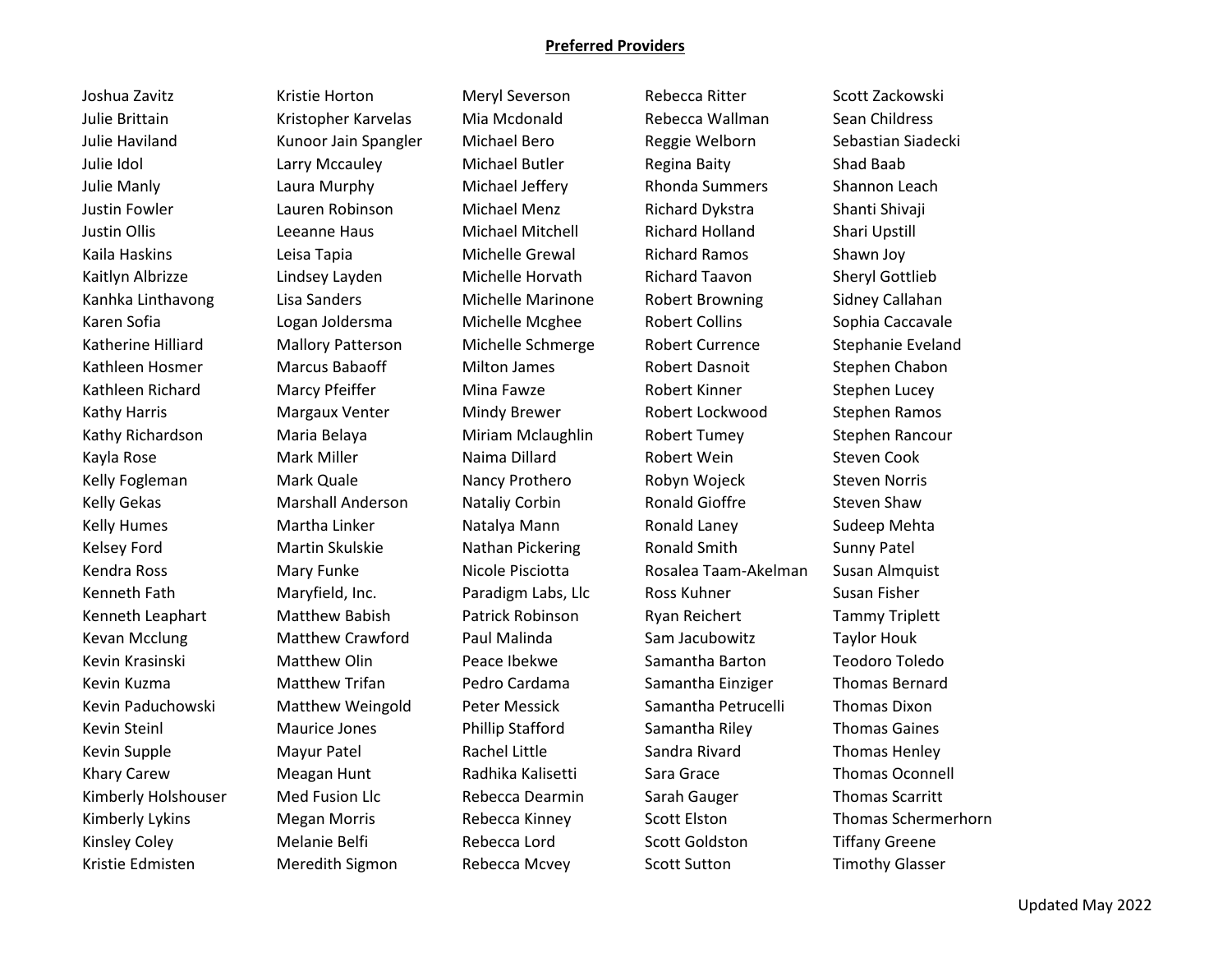# **Preferred Providers**

Timothy Lockamy Todd Cline Todd Meisinger Traci Little Tracy Shuford Trevor Carroll Tyler Mohr Vaishali Mody Vicki Latham Vishwanath Hande Vivian Grice Walda Pinn Whitney Meeler Whitney Plunkett William Gramig William Neal William Walden Wylder Fondaw Zachary Potter Zachary Smith